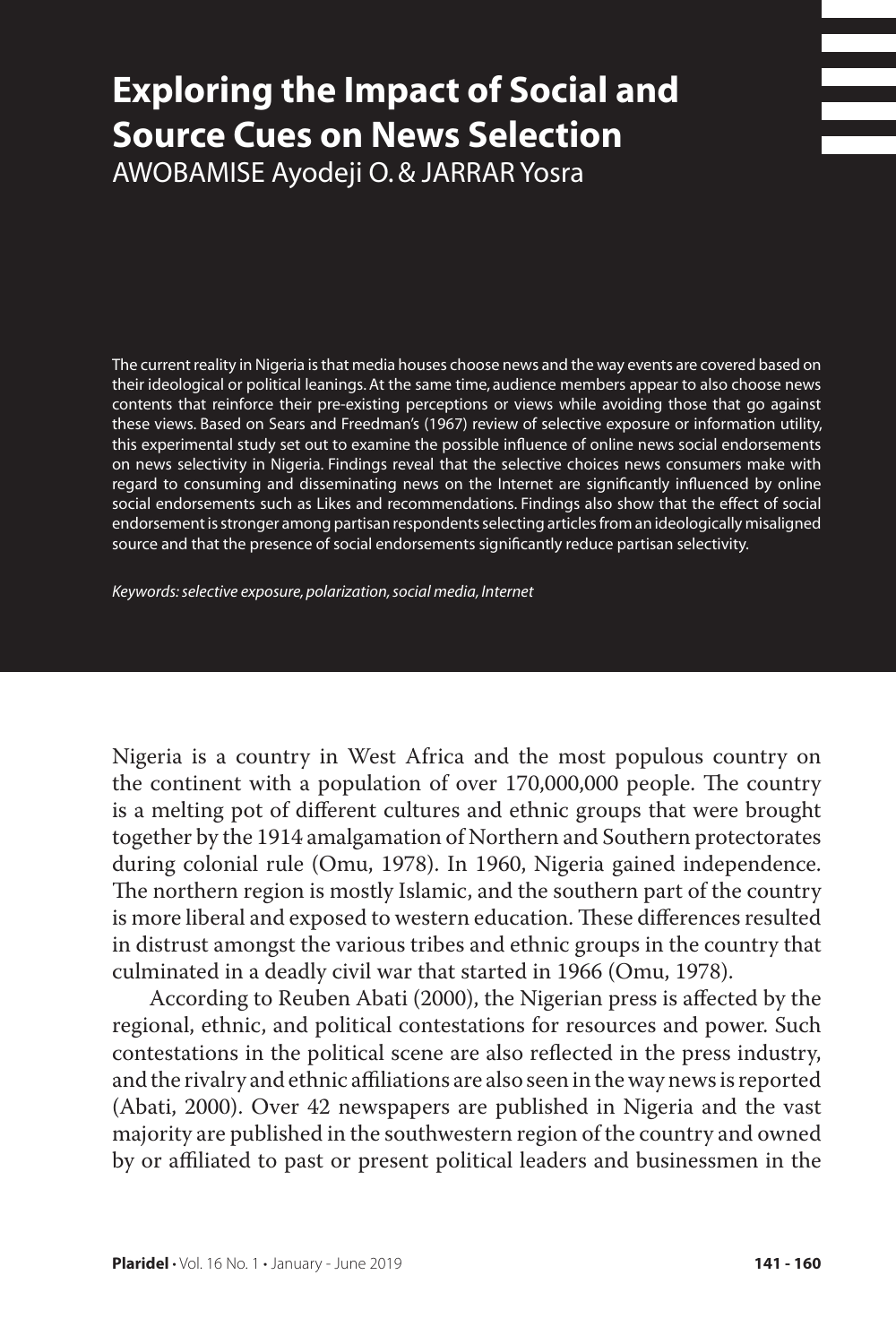country. According to Ralph Akinfeleye (2011), the ownership structures of Nigerian newspapers reflect the ethnic rivalry and plurality of Nigeria. For Frederick Mordi and Silk Ugwu (2017), newspaper ownership in Nigeria strongly determines how the news is reported. Newspapers owned by politicians are usually biased, and the owners, not the journalists, are the main gatekeepers, i.e., they determine what is newsworthy and what should be published.

Traditionally, people accessed the news through newspapers, radio or TV news programs, and, since the mid-1990s, news website. News media houses exploited these news sources to market their content by establishing a brand that people could be loyal to. Feedback on the information contained in these media was then still limited to interpersonal and mediated interpersonal communication such as discussing with friends and writing comments on news websites.

The late 1990s witnessed news media houses, both big and small, leveraging the power of the internet to market their brand. They attempted to build attractive and compelling websites that involved users by letting them browse through hyperlinks in order to increase online traffic. But at that time, this was not a convenient, pleasurable experience. The first Nigerian newspaper to fully migrate its services online was the *Post Express*  under the leadership of Dr. Stanley Macebuh (Kperogi, 2011). In the early years, like most of the other media houses that had fully or partially migrated online, the *Post Express* simply recycled its offline print contents for their online subscribers. In other words, the online version of the newspaper was not a complementary platform for the offline print version but just an alternative medium for reading the exact same content.

But the emergence of Web 2.0 brought a lot of changes to the Internet. Web 2.0, the current state of online technology, refers to the migration from static HTML web pages to a more dynamic web (Marness, 2016). It allows users to participate in the process of creating content. Its emphases are user-generated contents or UGCs and interoperability or the ability of websites to operate on different devices such as computers, mobile phones, and tablets (Wilson, Lin, Longstreet, & Sarker, 2011).

According to Axel Bruns (2016), UGCs are a range of creative media content types that are created or mostly co-created by users or contributors. The Organization for Economic Cooperation and Development (OECD), in a report released in 2007, gave the three characteristics of a UGC:

- 1) UGC must be publicly available over the Internet
- 2) Must reflect a certain amount of creative effort
- 3) Must have been created outside of professional routines and practices (p. 4).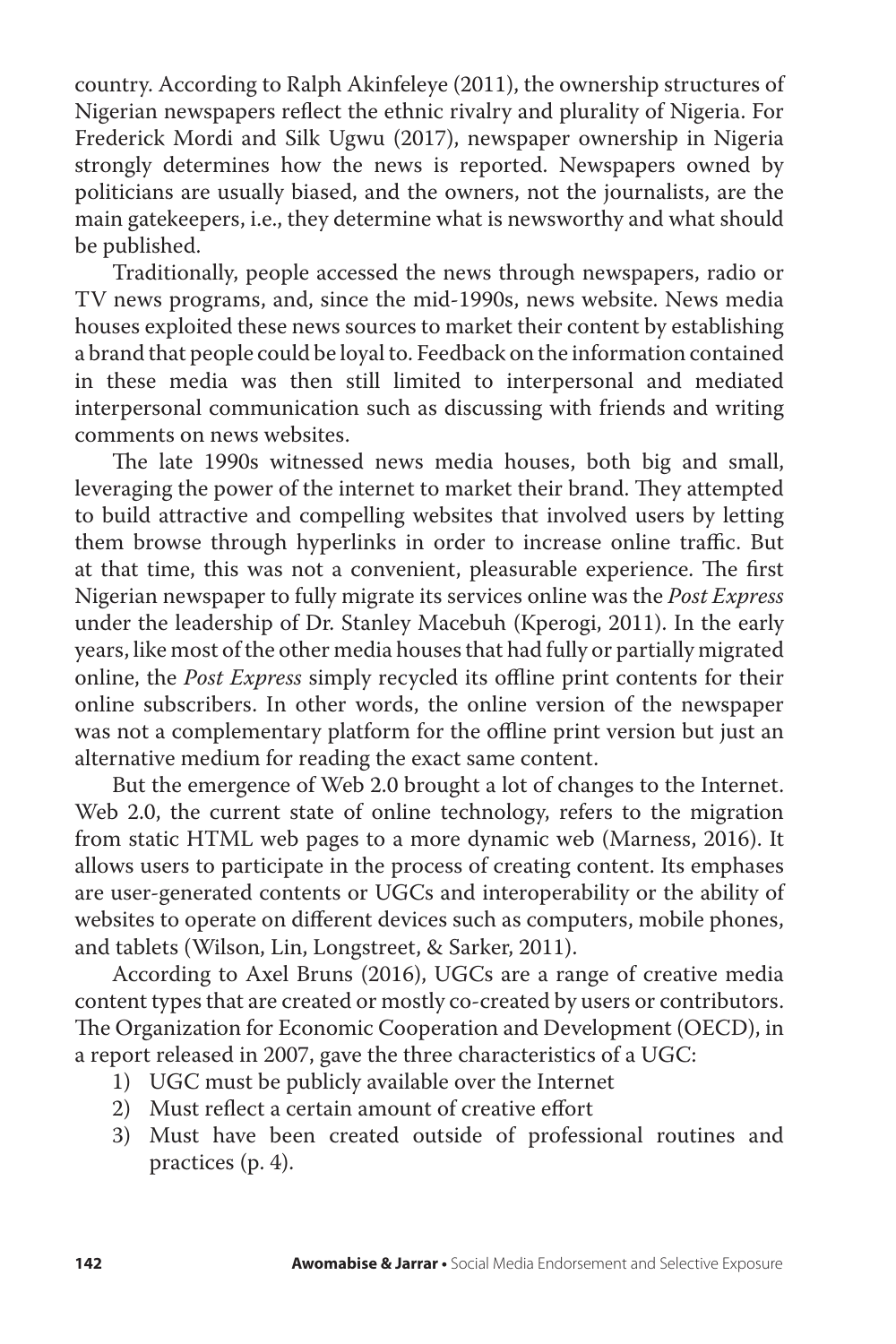UGCs include images, texts, videos and audios that are posted or uploaded by Internet users on platforms like Facebook, Twitter, and YouTube. Examples are reviews and aggregated popularity ratings (O'Reilly, 2007).

Because of Web 2.0, online media took over the news media. By the 2000s, almost all the major newspaper houses in Nigeria had an online presence, and there was an increase in popularity of citizen journalism. These online newspapers and blogs, which were not necessarily run by professional journalists, offered a level of interactivity and feedback that was unprecedented in the country and as such quickly became popular. Sites like *Linda Ikeji blog*, *Sahara Reporters*, and *Premium Times* quickly became household names in the country. Currently, Nigeria has over 50 professional online news sites and countless blogs. Most of the online news sites are actually online platforms of professional print newspapers, but some are exclusively online, while others are online platforms of TV stations in the country (Kperogi, 2011). The introduction of social networking sites in the middle to late 2000s saw online media houses start to integrate their services with sites such as Facebook and Twitter, which effectively ensured a high level of connectedness with their readers that only such platforms could provide. Since then, people have been able to see the news articles their friends like, read, and comment on, as well as tag friends and colleagues to read a particular article. These aggregated social endorsements marked the beginning of the efforts to socialize the news reading experience of Internet users.

Social media platforms such as Facebook and Twitter and their tools have made it a lot easier to endorse news stories or information. The big "share" button is practically in all online newspaper sites, magazines, and even random blogs, either at the beginning or at the end of a story. With just the click of a button, a user's friends on social media can see the same messages or information he or she had just viewed. A recent study by Adweek showed that Facebook is the most popular source of referrals to major news sites (Morrison, 2015).

Traditional media's role in the dissemination of news appears to be on a steady decline as social media and online news sites now account for the bulk of information source for Nigerians (Statista, 2018). The online version of the *Vanguard* newspaper has 1,365,171 daily page views and 325,505 daily unique visitors, while its offline version only has a combined daily sales of 120,000 copies (Vanguardngr.com, 2019). Its online version has a significant social media presence, with over 700,000 Facebook likes and over 1.9 million Twitter followers (Vanguardngr.com, 2019). Based on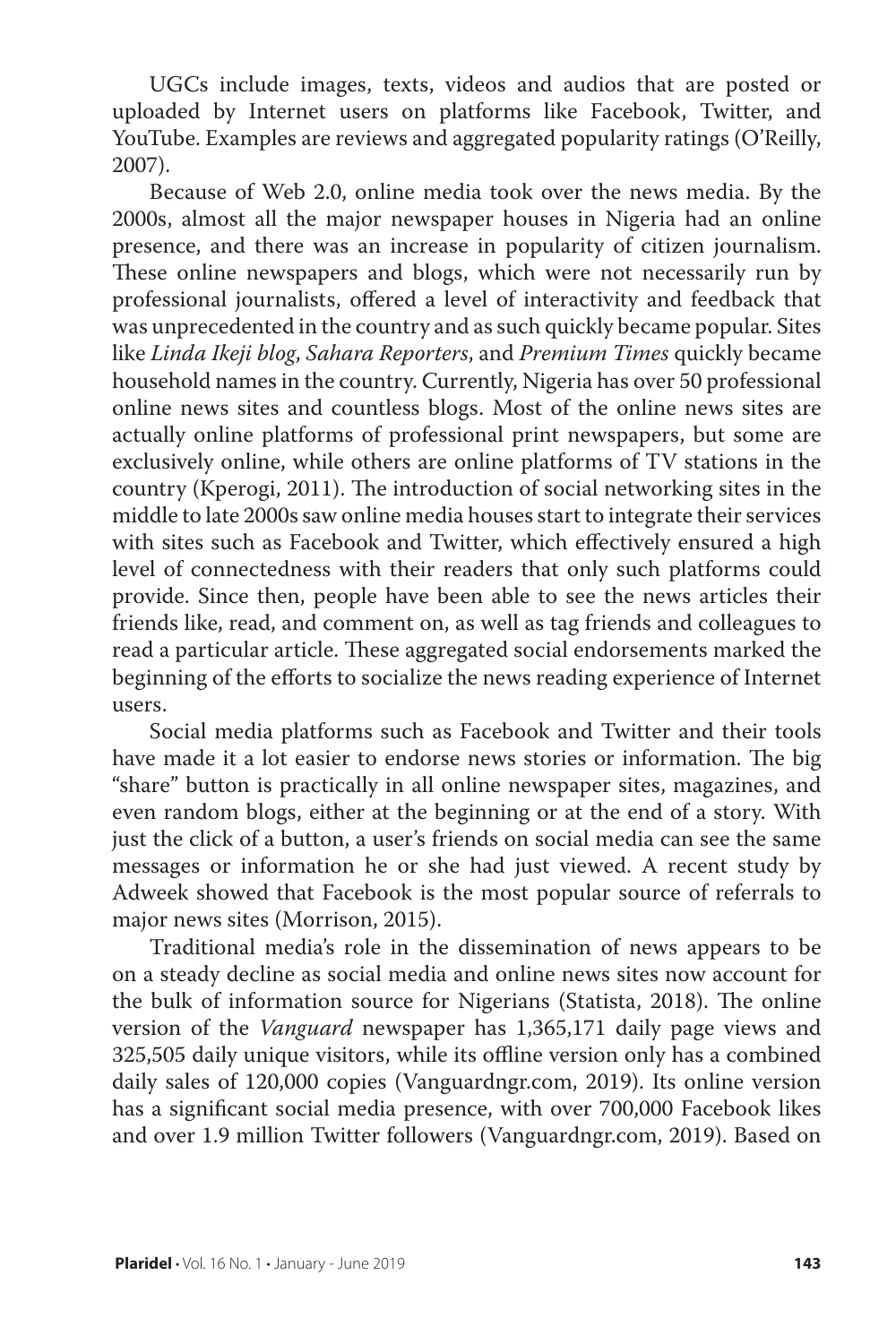a search by the authors on the website aggregating site – Alexa.com, on 24 April 2019, Nigeria had over 50 professional online news sites and over 100 news blogs.

According to Solomon Messing and Sean Westwood (2014), social media influences the news media environment in two ways. First, because of social media's ability to display different contents from different news vendors in the same location, users no longer have to select a news source in order to access news information, as was the case before the advent of the Internet. Instead, users can now select the story itself based on their personal preferences or based on recommendations or social endorsements from friends and family through likes, shares, and re-tweets. This suggests that habitual de facto selective exposure is substantially less common in the context of social media. Habitual de facto selective exposure is the selection of news information or source because it is readily available. So in the context of this study, this kind of exposure occurs in a situation whereby the user has easier access to certain types of information or news source.

Second, the ubiquity of social media and the benefits it avails us have made it possible for people to utilize social endorsements when trying to select content. Because news sites have integrated personal websites within their social media account, people can see the endorsements of their friends and other connections on these news sites and decide based on what they see. Most news websites like *Punchng.com* and *Vanguard.com* have a section for most-read articles and articles with the most comments. These kinds of information guide users in selecting what news to consume and thus enhance and facilitate the consumers' ability to select socially relevant news content (Messing and Westwood, 2014).

## **Selective Exposure in the Context of Online News**

Selective exposure theories promote the idea that consumers of news favor news information that reinforces their preexisting views and avoid information that goes against these (Coe, Tewksbury, Bond, Drogos, Porter, Yahn, & Zhang, Y., 2008; Iyengar & Hahn, 2009; Stroud, 2008). Such selectivity is said to result in increased political polarization (Stroud, 2010). The concept of selective exposure can be traced to the study of Paul Lazarsfeld, Bernard Berelson, and Hazel Gaudet (1948), which found that partisan individuals encounter agreeable news messages more often than disagreeable ones.

In the same vein, fragmentation of the media environment limits the amount of information made available to people as it increases ideological homogeneity among party members or supporters that further encourages the spread and support of false or intentionally misleading information.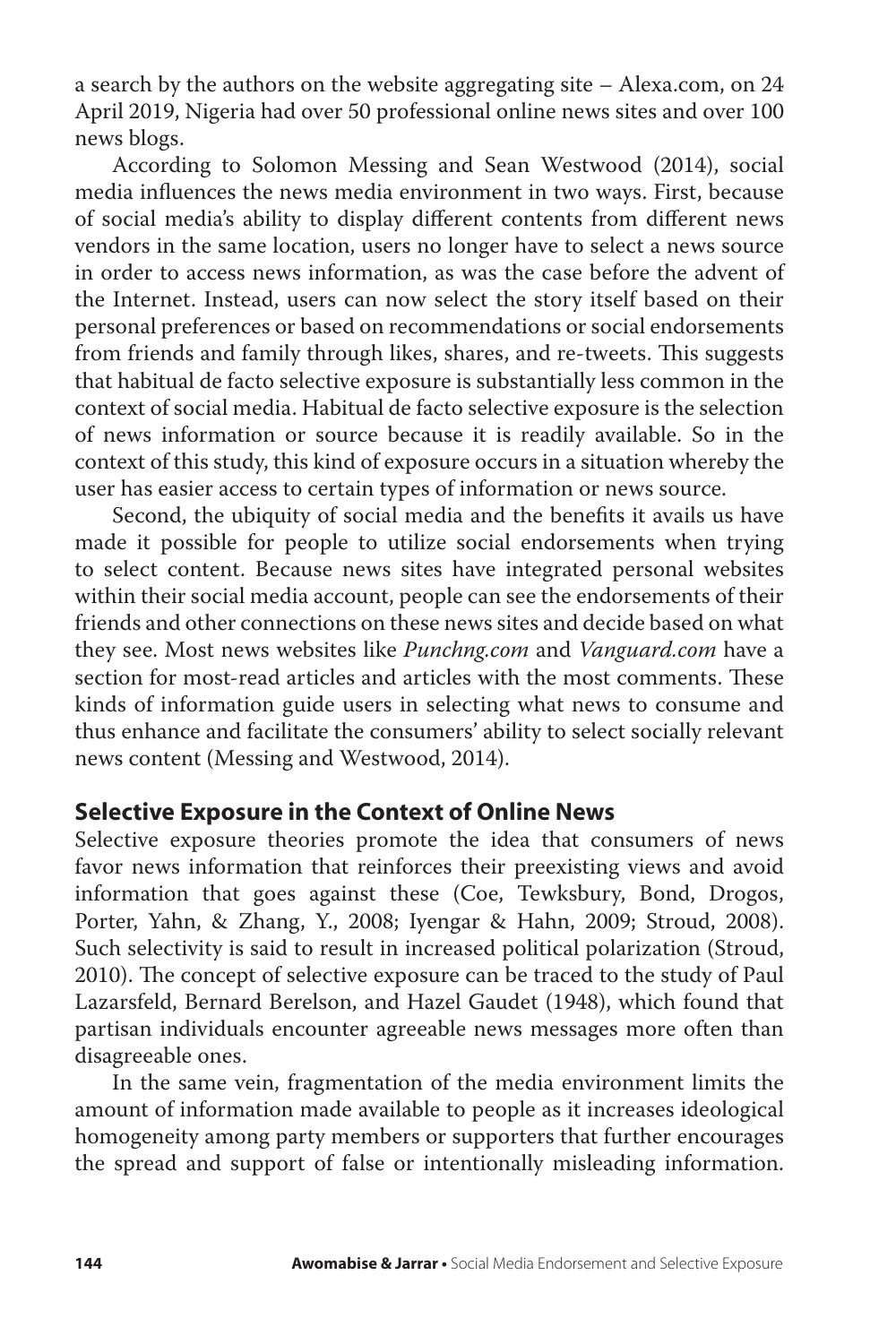Since a lot of media houses have become increasingly partisan, only reporting news that favor their biases, Lance Bennet and Shanto Iyengar (2008) stressed the importance of people getting information from multiple news sources in order to have a fuller grasp of an issue.

Modernization has transformed how news is delivered. From simply being read on print and being broadcast live through television cable, news today is accessed through online media platforms, which have now become the major news sources. Online media has made it easier for individuals to select their news source based on their own personal ideologies or preferences. However, research also shows how the Internet has been the main catalyst of the fragmentation of the news media and its audience (Kyu, Seungjin, & Sungjin, 2015; Roncallo-Dow, 2017). Most of these previous studies, though, fail to consider the changes in the way people use the Internet and consume news (Morris, 2007). This study, therefore, builds on existing theories of selective exposure and focuses on information utility as proposed by David Sears and Jonathan Freedman (1967). It presents some hypotheses on how social media's distinctive feature and social endorsements trigger several heuristic decisions that influence information utility. And to test these hypotheses, two experiments had been conducted to determine the probability of heavy social endorsement increasing information selection by citizens and the effect of social endorsements in reducing political selectivity to insignificant levels.

Previous work on selective exposure suggests that people are not exposed to information that challenges their beliefs because of their habits, the lack of perceived benefits in seeking out this kind of information, and their limited social environment (Sears & Freedman, 1967). According to Diana Mutz (2004), it is rare to find people having a face-to-face discussion on issues that might challenge or change their attitudes, as people would rather interact with such issues on mass media. Because of these de facto limits on exposure to information that might challenge their attitudes, combined with constant reinforcements from a fragmented media, there is a concern that people are now unable to engage in meaningful discourse (Sunstein, 2002).

It was easier pre-Internet age to select news based on personal beliefs or attitudes. For instance, a Democrat could easily decide to watch only CNN, since it was more progressive and is more likely to reinforce one's progressive views. However, with the growth of the Internet and the wide acceptance of social media, it has become increasingly difficult to isolate oneself from certain types of information. Most aggregate sites do not consider things like political orientation when selecting contents. Facebook and other social media sites encourage users to maintain wide and diverse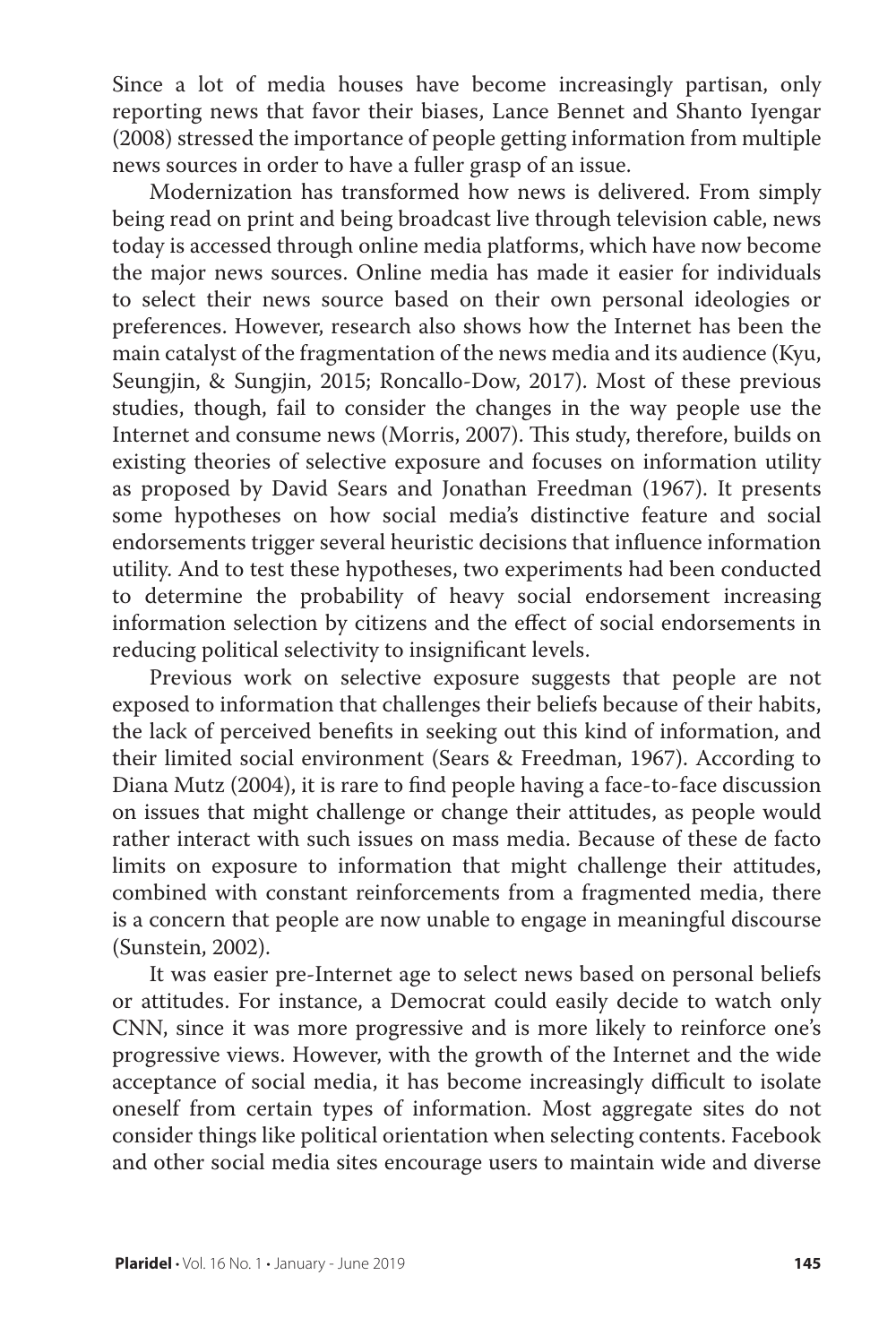online relationships (Hampton, Sessions, Her, & Rainie, 2009). In Nigeria, aggregate sites like Flipboard, Reddit, and Feedly are not very popular, and as such, most Nigerians rely heavily on social media sites like Facebook, Instagram, and Twitter to connect them to professional news sites for their news content. It is quite possible that de facto limits in news exposure is relatively higher than those of foreign counterparts, but it still will be significantly lower than when Nigeria could only choose among traditional media platforms (newspaper, TV, and Radio).

The cause of political selectivity goes beyond de facto differences, though. Research suggests that it is purposively undertaken as a way to select opinion and attitude-reinforcing news information (Bennett & Manheim, 2006; Messing & Westwood, 2014). Research also shows that people tend to disagree more with their online connections than with their friends (Goel, Mason, & Watts, 2010). From the foregoing, it is clear that although social media provides a lot of options for people to easily select news from diverse sources, it is still possible for online users to select news based on their attitudes and beliefs. So it is important to find out whether people actually do select a more diverse content or not.

## **Theoretical Framework**

This study is grounded on the concept of selective exposure as advanced by Sears and Freedman in 1967. Selective exposure, according to them, is "any systematic bias in audience composition" (p. 195). The general idea of the theory is that whenever the audience is biased, selective exposure occurs. The theory also suggests that people select news and other information based on their personal preferences and that they seek out information that is socially relevant, valuable, and interesting. Such information tends to reinforce a person's preexisting beliefs or views.

According to Sears and Freedman (1967), research on selective exposure has focused more on "retrospective self-reports" and not on direct and immediate observation. Therefore this study applies the theory in a real life simulation to show the immediate and direct effect of social endorsements and social cues on news selectivity.

#### **Social Endorsements vs. Source**

This section seeks to address the question "Which is more influential in impacting news selectivity: social endorsements or news source?" And it proceeds by discussing selection decision as it relates to social media. We argue here that source labels and social endorsements constitute heuristic cues that people are likely to make use of when trying to select news stories.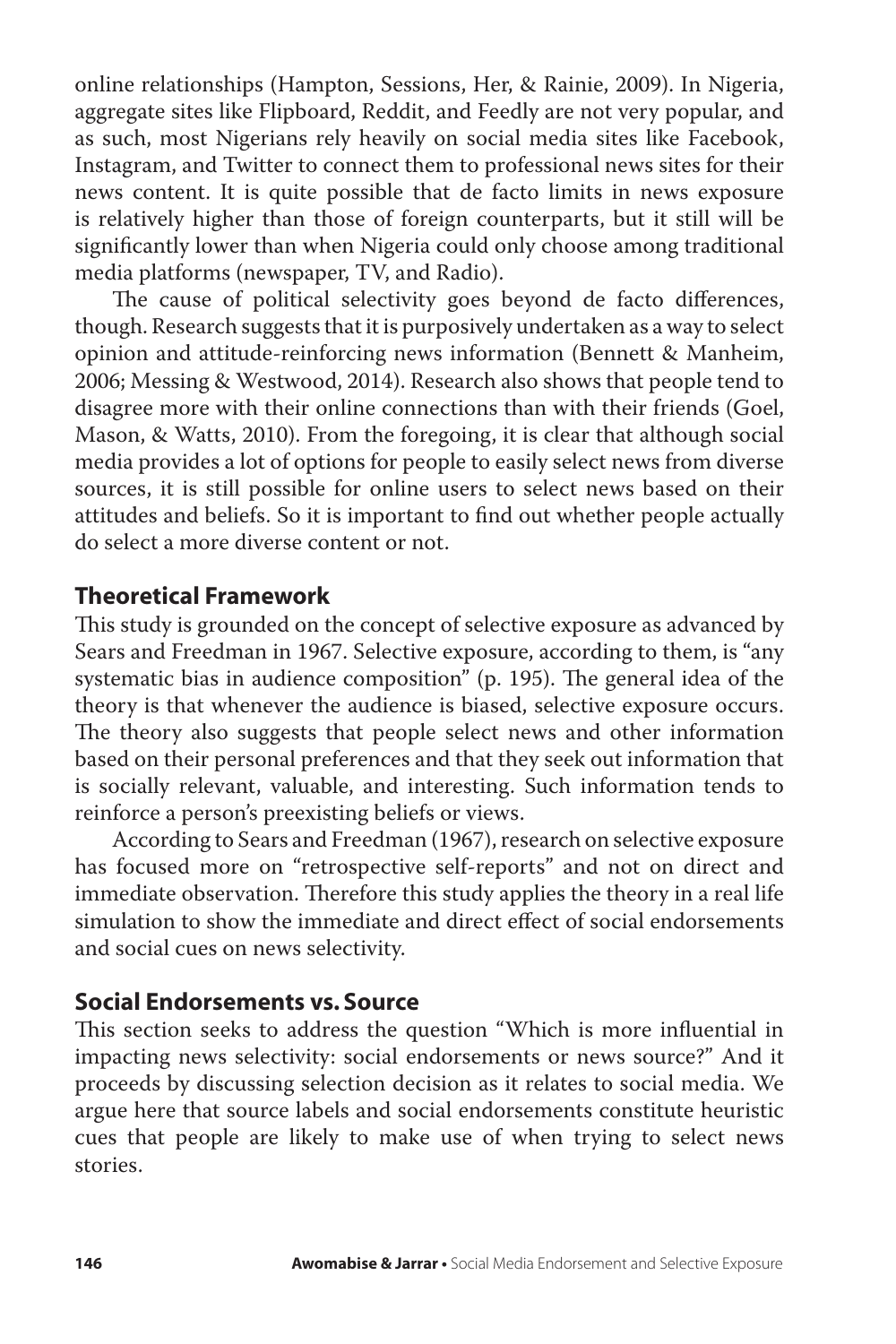Consumers are exposed to multiple news stories at once—some news websites show close to 100 stories on their front page—and as such, they attempt to identity an interesting and worthy story to read based on certain criteria, including topical interest, immediacy, proximity, and prominence. This selection process makes the task of choosing what is worth reading somewhat difficult. Because of this difficulty, it is assumed that some heuristic factors come into play in order for consumers to decide on which news source to use or which news story to read. While the use of heuristic when selecting a source might lead to cognitive biases (Tversky & Kahneman, 1974), a recent work by Messing and Westwood (2014) showed that heuristic processing is an important tool in the contexts of trading goods, making profits, negotiating status, and reproducing. It allows people to adjust their thinking process in response to the changes in the environment. Based on this, we posit that the cues conveying the most pertinent information are used more by consumers.

News consumption models generally propose that people make use of heuristic based on the source, the presence/position of photographs, story placement, and author to help them determine the relevance, importance, and credibility of the news story (Iyengar & Hahn, 2009; Althaus & Tewksbury, 2002; Sundar, Knobloch-Westerwick, & Hastall, 2007). In the context of aggregated social media environment, editorial cues are completely absent, which leaves the source as the only decision criterion from past models of news consumption. Therefore it is our assumption that in the absence of other selection criteria apart from the source and story title, news readers consider other factors such as the extent to which the source is likely to provide news information that reinforces their attitudes or beliefs. This therefore leads us to our first hypothesis:

## *Hypothesis 1 (H1): Biased consumers of news content select content based on anticipated agreement as indicated by the source cues.*

There are good reasons to assume that social endorsement cues in social media are a dominant factor when selecting news stories. According to Messing and Westwood (2014), well-documented social heuristic yields more important information than decision-relevant cues. When dealing with popularity cues, the bandwagon heuristic predicts that people are likely to assume that the support of others predicts personal utility and relevance, i.e., if other people like it, then it is possible that one will also like it (Sundar & Nass, 2001). The bandwagon heuristic also predicts that other people's attitudes are important in forming or arriving at an opinion and that once a large number of people endorse a certain object or attitude (or in this case, a news article), it is important to do likewise (Sunstein, 2009). There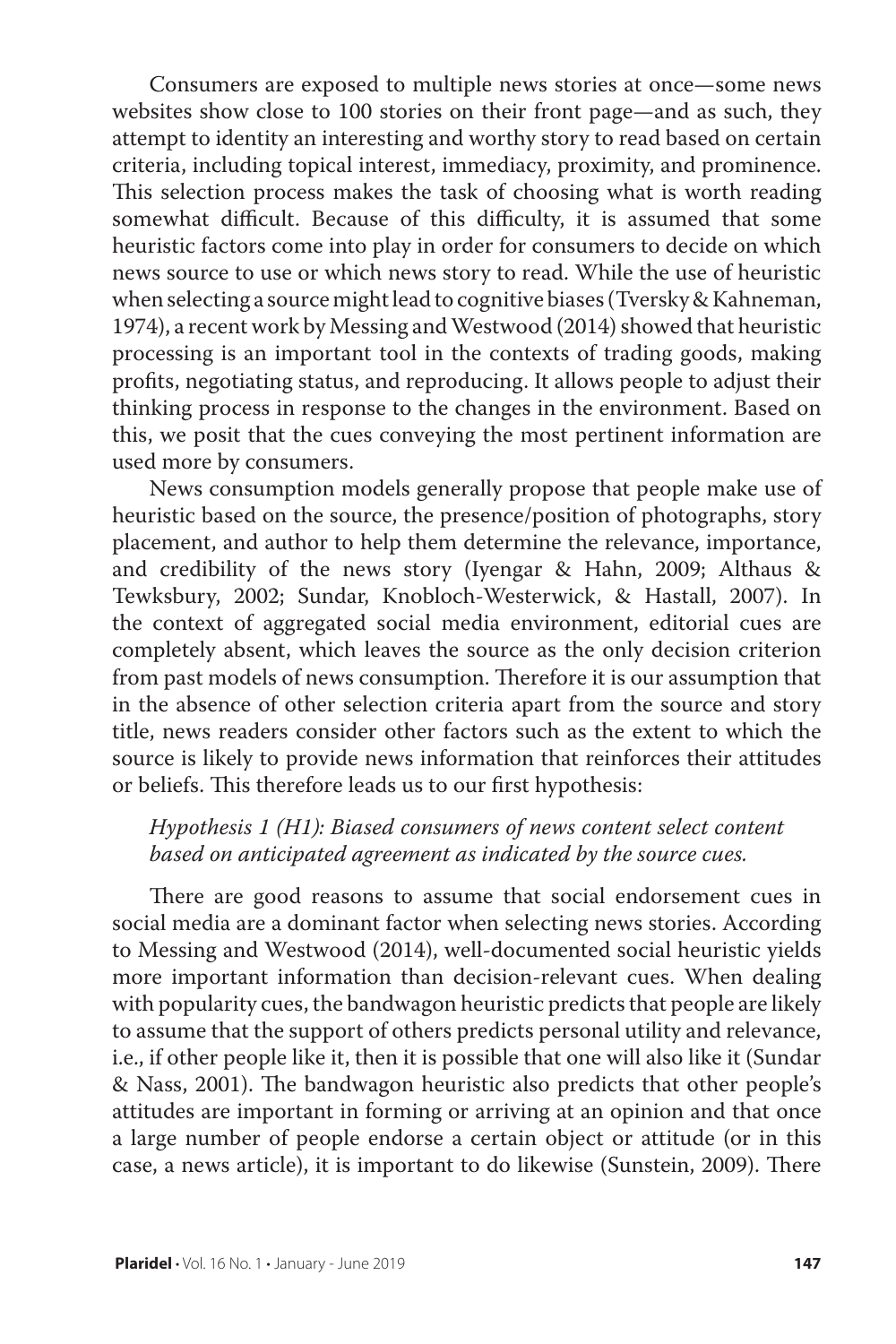is also evidence that points to the fact that people make use of these same heuristic when browsing the Internet trying to get information or news—it helps them in determining or assessing information credibility (Salganik, Dodds, & Watts, 2006). This leads us to hypothesize that;

*Hypothesis 2 (H2): Social media users select news content based on social endorsement.* 

The influence of social endorsement on news consumption has become more relevant compared to news sources, especially when we consider the fact that most people now rely on social media as their primary news source. The researchers therefore posit that not only do people utilize social endorsement when selecting news stories and sources but also the presence of social endorsement shifts their attention away from source cues. When people are overwhelmed with so many options to choose from, they are expected to make use of social endorsements, choosing stories based on what conveys the most information about the value of the story, which could be the headline or title and the social endorsement it received.

*Hypothesis 3 (H3): In the context of selective news exposure to online users, the tendency to make use of social endorsement is higher than using perceived political alignment of the source.* 

*Hypothesis 4 (H4): Presence of source cues is ineffective when social endorsement is present.*

The cause-and-benefits analysis of social endorsement and social cue has implication not only to news consumption but also to other fields of social science studies. It is widely accepted that the presence of both source and social endorsement cues affects audience behavior, but there is a dearth of literature in the social sciences that compares these two variables. Confirming whether the presence of social endorsements erases any effect of source cues is important in improving the theoretical understanding of these concepts.

# **Study 1:**

# **Effect of Social Endorsement on Partisan Selective Exposure**

The effect of social endorsement on partisan selective exposure was examined using Messing and Westwood's (2014) method. Participants were asked to browse through a web page created by Pheegoh Communications in Lagos that had an interface similar to Facebook's. The only difference was that it was not connected to the Internet—it made use of an intranet network. The reason for this was to make sure the participants were not influenced by external factors that may impact the findings.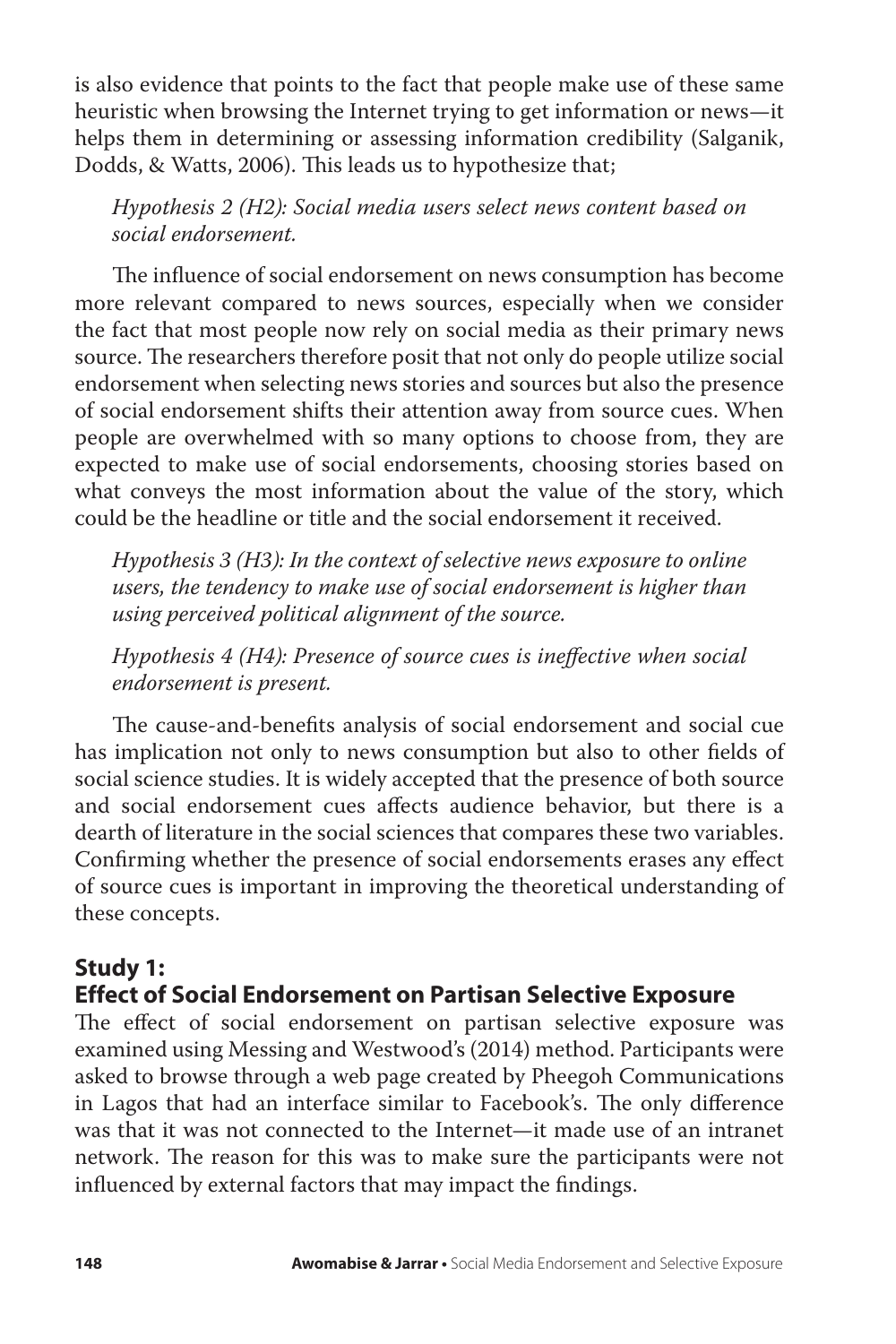Participants could click on links in the web page for the purpose of the study. The available articles fell into two "hard" categories, Local News and Business, and two "soft" categories, Sports and Health. The participants were asked to select one article from each of the categories by clicking on the title of the selected article. Participants were then randomly assigned to one of the three categories as seen in Table 1. The first category displayed only the source label and the title; the second showed the number of social endorsements (i.e., how many recommendations each title had) but not the source label; and the third showed both the source labels and the number of social endorsements.

Every participant viewed each headline. The headlines were accompanied by news source symbols, which were assigned cues. In each subcategory, a low level of endorsement for three of the four news reports was given, with a randomly generated range between 0 and 1,000 recommendations. One news report was given a high level of endorsement with over 10,000 recommendations. The number of recommendations was based on the study of Messing and Westwood (2014), who determined such numbers by monitoring the typical weekly level of recommendations by social media users for the top-rated stories on CNN and FOX News.

Half of the articles in our study were randomly assigned partisan source labels: *Punch Newspaper* was anti-government while the *Daily Post* was progovernment. There is no credible research that categorically states these media houses' leanings, but these are general sentiments because *Punch* has ties to the opposition party while the *Daily Post* has ties to the ruling party. After the experiment had been completed, a questionnaire was given to the participants. The questionnaire made use of short, close-ended questions. Section 1 of the questionnaire simply collected demographic data. Section 2 aimed to find out the participants' political affiliation and their level of commitment to the party they support. And section 3 aimed to find out the reasons behind the participants' choice of articles and the factors that might make them choose otherwise. One question asked under section 3, for example, was "Did the number of likes the post you viewed had influence your decision to select the news story?"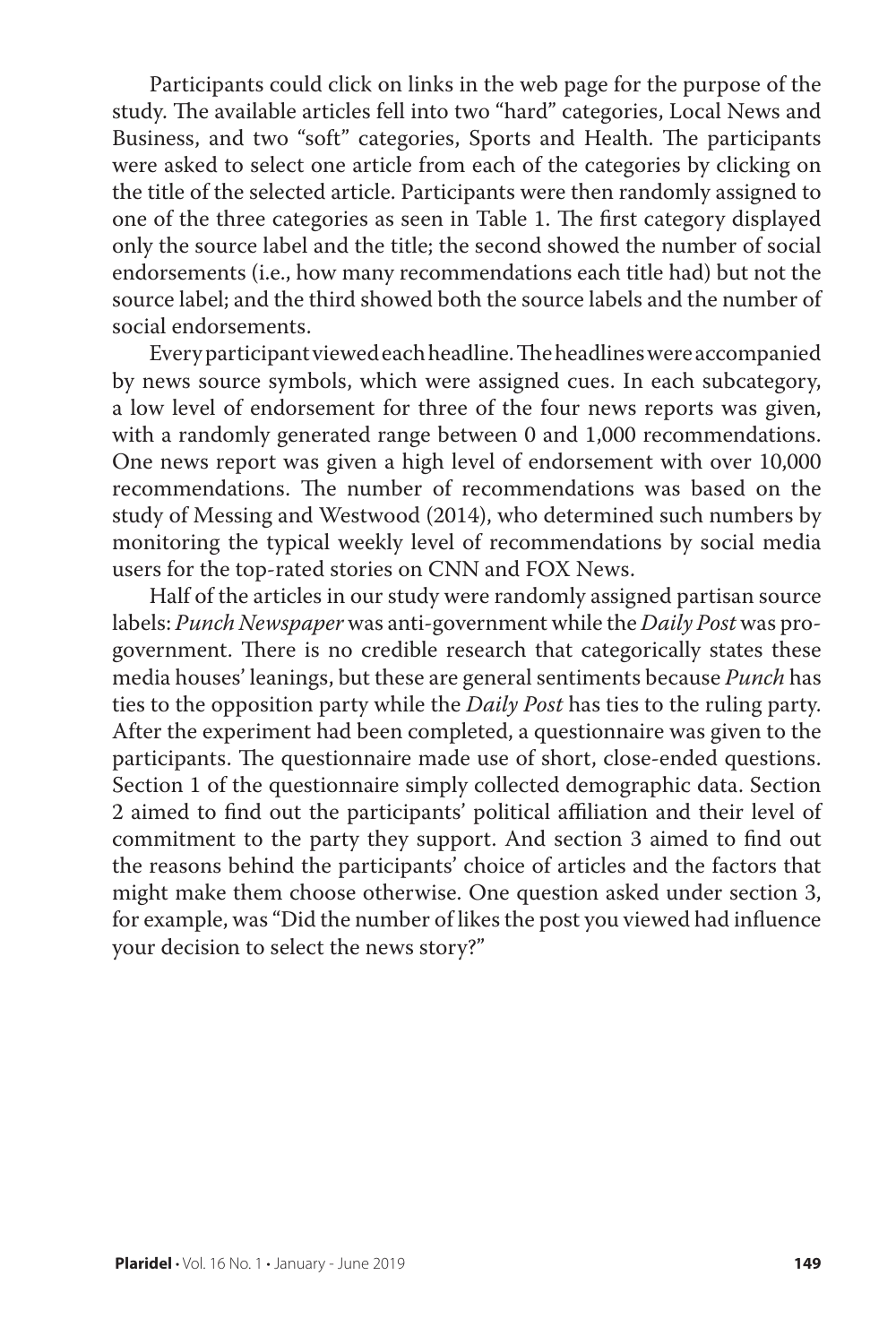**Table 1.** Participant distribution.

| <b>CATEGORY</b> |                 | <b>NEWS REPORTS</b>                                                                   | <b>NUMBER OF</b><br><b>PARTICIPANTS</b> |
|-----------------|-----------------|---------------------------------------------------------------------------------------|-----------------------------------------|
| A)              | <b>Business</b> | 1)<br>Punch: FG pays N23bn to pensioners in<br>three months                           | 245                                     |
|                 |                 | Daily Post: Nigeria online business faces<br>2)<br>integrity threat                   |                                         |
|                 |                 | 3)<br>Channels: Multiple taxation hindering<br>small businesses-SMEDAN                |                                         |
|                 |                 | The Vanguard: Nigeria is ready for digital<br>4)<br>economy                           |                                         |
| B)              | <b>Business</b> | FG pays N23bn to pensioners in three<br>1)<br>month                                   | 246                                     |
|                 |                 | 0 (Zero) Facebook interactions on the<br>post                                         |                                         |
|                 |                 | Nigeria online business faces integrity<br>2)<br>threat                               |                                         |
|                 |                 | 83 people interacted with this post on<br>Facebook                                    |                                         |
|                 |                 | 3)<br>Multiple taxation hindering small<br>businesses-SMEDAN                          |                                         |
|                 |                 | 121 people interacted with this post on<br>Facebook                                   |                                         |
|                 |                 | 4)<br>Nigeria is ready for digital economy<br>20,441 people interacted with this post |                                         |
|                 |                 | on Facebook                                                                           |                                         |
| $\mathsf{C}$    | <b>Business</b> | 1)<br>Punch: FG pays N23bn to pensioners in<br>three month                            | 248                                     |
|                 |                 | 0 (Zero) Facebook interactions on the<br>post                                         |                                         |
|                 |                 | Daily Post: Nigeria online business faces<br>2)<br>integrity threat                   |                                         |
|                 |                 | 83 people interacted with this post on<br>Facebook                                    |                                         |
|                 |                 | Channels: Multiple taxation hindering<br>3)<br>small businesses-SMEDAN                |                                         |
|                 |                 | 121 people interacted with this post on<br>Facebook                                   |                                         |
|                 |                 | 4)<br>The Vanguard: Nigeria is ready for<br>digital economy                           |                                         |
|                 |                 | 20,441 people interacted with this post                                               |                                         |
|                 |                 | on Facebook                                                                           |                                         |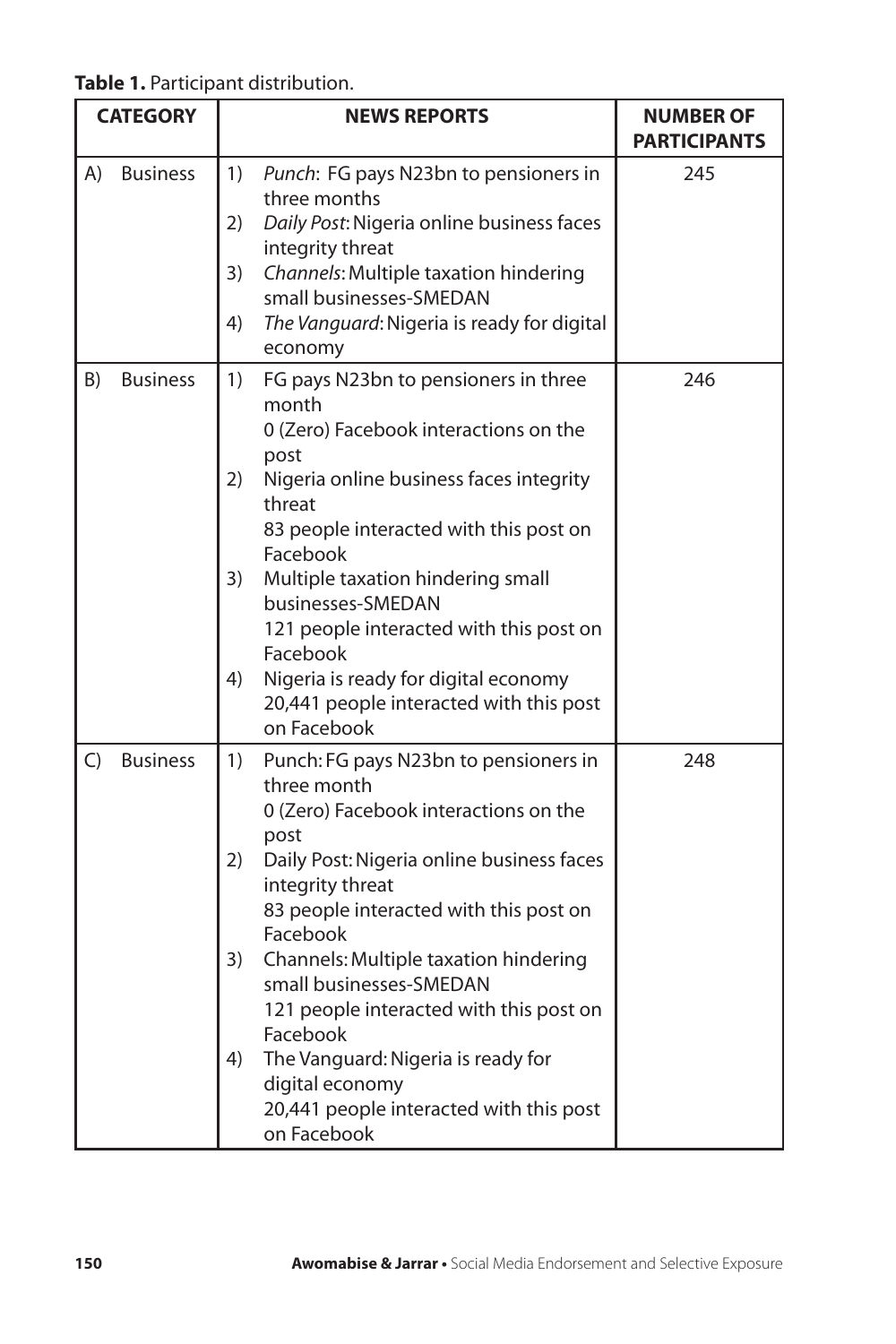**Rationale Behind the Selection of News Media Organizations.** This study selected four major online news platforms: *Punch*, *Daily Post*, *Channels*  and *The Vanguard*. These media organizations are the most popular news platforms in Nigeria. *Punch* is the highest selling print newspaper in the country. Their online platform is the second most popular Internet news site owned by a professional media outlet in the country. Based on data collected by Alexa.com, on 24 April 2019, *Vanguard Newspaper* (online) was the 3rd most popular Nigerian-owned website. *Channels* is also one of the most popular media houses in the country and was the most viewed platform during the 2015 elections in the country. *The Daily Post* is also published online and in print. It was nominated for the website/blog of the year in 2016 and is one of the most popular news sites in the country. These media houses are commonly referred to as "hybrid newspapers" because they produce online content and also publish in print form (Kuttner, 2007). We selected these media organizations because they are easily identifiable, very popular, owned and managed by professional media houses, and hybrid. These characteristics ensure that they are at least conscious of their role as journalists and are governed by the ethics of the profession.

**Sampling.** Messing and Westwood (2014), in a similar study, suggested that crowdsourcing service would be appropriate for this sort of research because the sample would be more representative of the national demographics. However, crowdsourcing such as the one run by Amazon Mechanical Turk is not fully functional in Nigeria, and thus we chose to place adverts on campuses and shopping malls to get volunteers who could participate in the research. Interested citizens were given a task and later screened based on their knowledge of social media usage, and those with lower exposure to Internet were screened out. A total of 739 participants were eventually selected. The participants volunteered for the study and as such were not paid for the service.

The participants' demographic data confirm that the sample group was representative of the national demographics. There was at least one participant from every geopolitical zone in the country. With respect to tribe, the Yorubas (80%) were overrepresented, which was understandable since the research was conducted in the south-western part of the country. Females were slightly overrepresented (58%). The sample was slightly pro-government, with 42% of respondents identifying as All Progressive Congress (APC), 14% leaning toward the Labour Party, 19% identifying as PDP supporters, and 17% identifying as "others." Eight percent said they were not interested in politics. The 18 to 34 demographic was slightly overrepresented: 25% of respondents were between the ages 18 to 24, and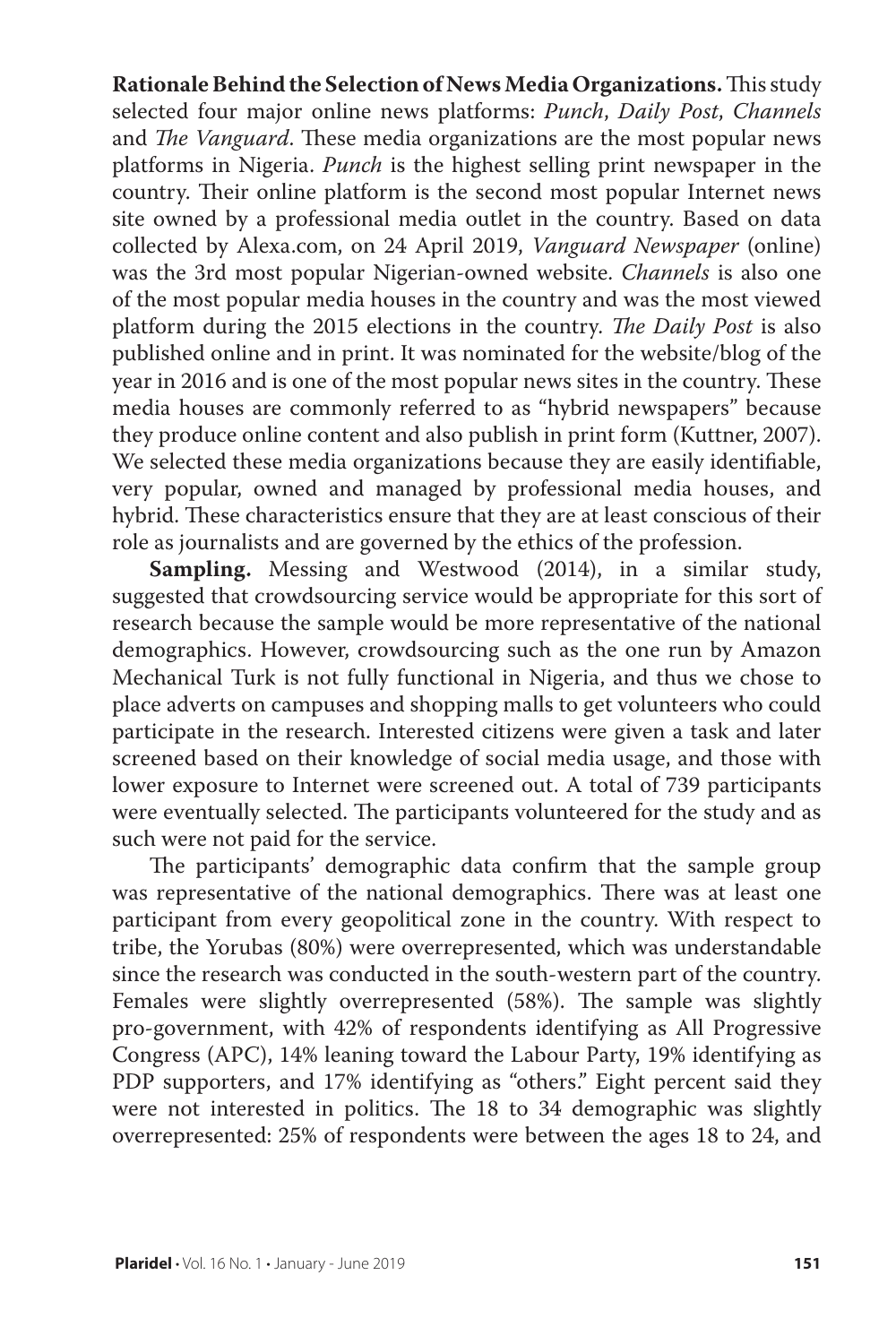35% were between 25 and 34. Thirty-one percent fell in the 35 to 54 group and 9% in the 55 and older age group.

**External and Ecological Validity.** This study was specifically designed to present realistic visual cues. Actual news stories were selected and presented in an environment that mirrored real news aggregators and other social media websites. The stories were all taken from the *Punch* website, and care was taken to ensure that they were all very new stories that might not necessarily be viral to ensure that the participant pool had not already been exposed to the story before the study commenced. The designed website for this study allowed for authentic feedback mechanisms, making it more realistic and believable. The website functioned as a typical social media page but was not connected to the Internet. The page had clickable links, and users could click on a headline and be directed to the main story, but it all worked based on the intranet network. This ensured that what the participants saw was very similar to what they would see on real social media sites.

**Analysis**. Selection of one out of four news reports was our dependent measure, which constituted a choice between multiple "unordered" alternatives. The researchers included both alternative-specific predictors and individual-level predictors to capture the participants' partisan identity based on their choice of news source and their use of the social endorsement cue. Data was modeled for unordered choice using a regression analysis model called "conditional logit" (McFadden, 1974).

Consider participant *f* with *g* choices: this model estimates the latent utility of the *g*th choice by  $U_{fg} = \alpha_f + \beta x_{fg} + Z_{fg}$  where the  $x_{fg}$  are alternativespecific variables, and the  $z_f$  are individual-specific variables. When an individual makes the choice among alternatives, we can model this choice as the latent utility for g over all other alternatives (Croissant, 2011). Thus, we were interested in the difference between the utility of one alternative over another: Ufg - Ufh = ( $\alpha_g$  -  $\alpha_h$ ) +  $\beta$  ( $x_g$  -  $x_{fh}$ ) + ( $\gamma_g$  -  $\gamma_h$ ) Zf. Given the respondent's utility function, the probability of selecting alternative q is simply  $P_q = P(U_q)$  $>$  Ul,..., U<sub>q</sub>  $>$  U<sub>g</sub>). Because the participants were asked to choose stories multiple times, we indexed over the individual respondent (*f*), the item set (*h*) and the alternative (*l*), they chose out of g possible alternatives. We thus estimate the probability for each choice via the following joint probabilistic model:

$$
p_{fnl}^r = \frac{\exp(\alpha_l^r + \beta_i x_{fnl} + \gamma_l z_{fn})}{\sum_{g=1}^c \exp(\alpha_g^r + \beta_i x_{fnl} + \gamma_l z_{fn})}
$$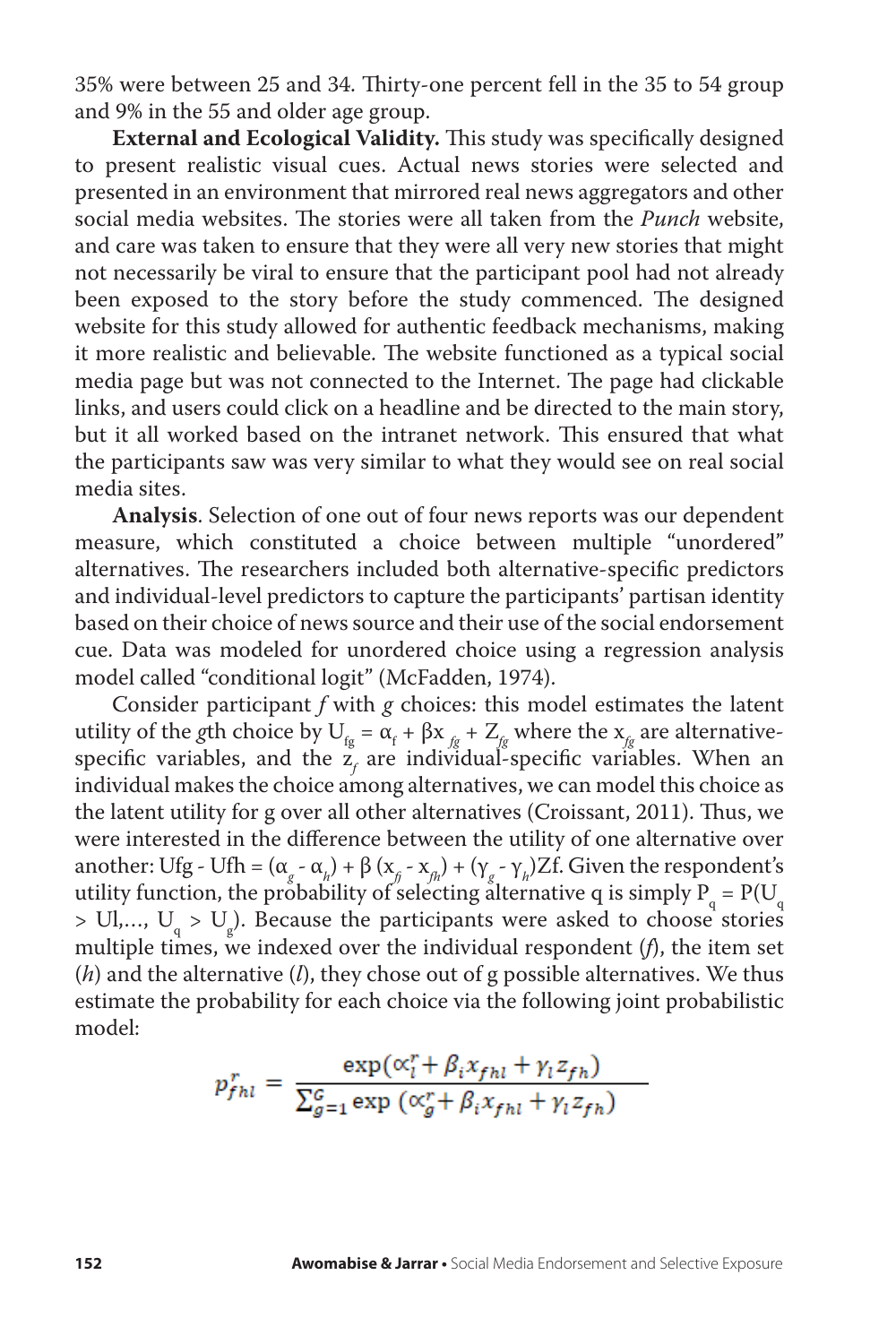Superscript *r* above α represents normally distributed random effect. Coefficients for individual-specific variables, including the intercepts, are alternative-specific. We estimated the model by simulating the random parameters then estimating the model via Newton-Ralphson maximum likelihood optimization as implemented in the "mlogit" R package (Croissant, 2011).

**Results.** It was found that 144 of 326 APC supporters selected an article from the *Daily Post*, and 74 out of 147 PDP users selected news from *Punch*. A mean selection data was computed based on conditions of the survey on the four news headlines to avoid any human factor influencing the decision.

As stated in hypothesis H1, the partisan condition without endorsements clearly shows evidence of political selectivity, with PDP selecting *Punch*  content at a very high rate while APC supporters revealed an interest in *Daily Post* more than other sources. Using a statistical tool of *t* test, it was shown that PDP selected Punch  $(M = 0.4, SD = 0.26)$  at a significantly level higher than APC ( $M = 0.19$ ,  $SD = 0.21$ ), t (77) = 4.14, p < .001, one-tailed, Cohen's  $d = 72$ . APC supporters chose Daily Post ( $M = 0.20$ ,  $SD = 0.25$ ) at higher rate than PDP ( $M = 0.20$ ,  $SD = 0.22$ ),  $t(118) = 2.44$ ,  $p = .008$ , onetailed, Cohen's  $d = 0.36$ . In the condition where the participants were shown articles with both source and social endorsement, the mean selection rates were very close and almost identical for both PDP and APC supporters, thereby supporting hypotheses H3 and H4.

To further prove hypotheses H3 and H4, the researchers compared the selection rates for partisan identifiers between conditions. Comparing the Daily Post mean selection rate for PDP supporters revealed that partisan selectivity had higher significant difference to partisan condition (*M* = 0.38,  $SD = 0.27$ ) and social endorsements ( $M = 0.25$ ,  $SD = 0.22$ ),  $t(97) =$ 2.95, *p* = .002, one-tailed, Cohen's *d* =.55, and the *Punch* selection rate for APC supporters did not show a significant difference between the partisan condition ( $M = 0.30$ ,  $SD = 0.27$ ) and social endorsements cues ( $M = 0.27$ , *SD* = 0.21), conditions *t*(234) = .92, *p* = .18, one-tailed, Cohen's *d* = .57. Hence, the wave of this discussion had been predicted. This, therefore, partially supports hypotheses H3 and H4—the effect of source cues on APC supporters is reduced when social endorsements are present.

To properly understand how the presence of social endorsement cues might be mitigating the effects of source cues, the researchers also examined the behavior patterns of partisan identifiers in the condition that had both source cues and social endorsement cues. To be more specific, the researchers examined the effect of social endorsement cues on the rate of selection when the partisanship of the source labels and the participants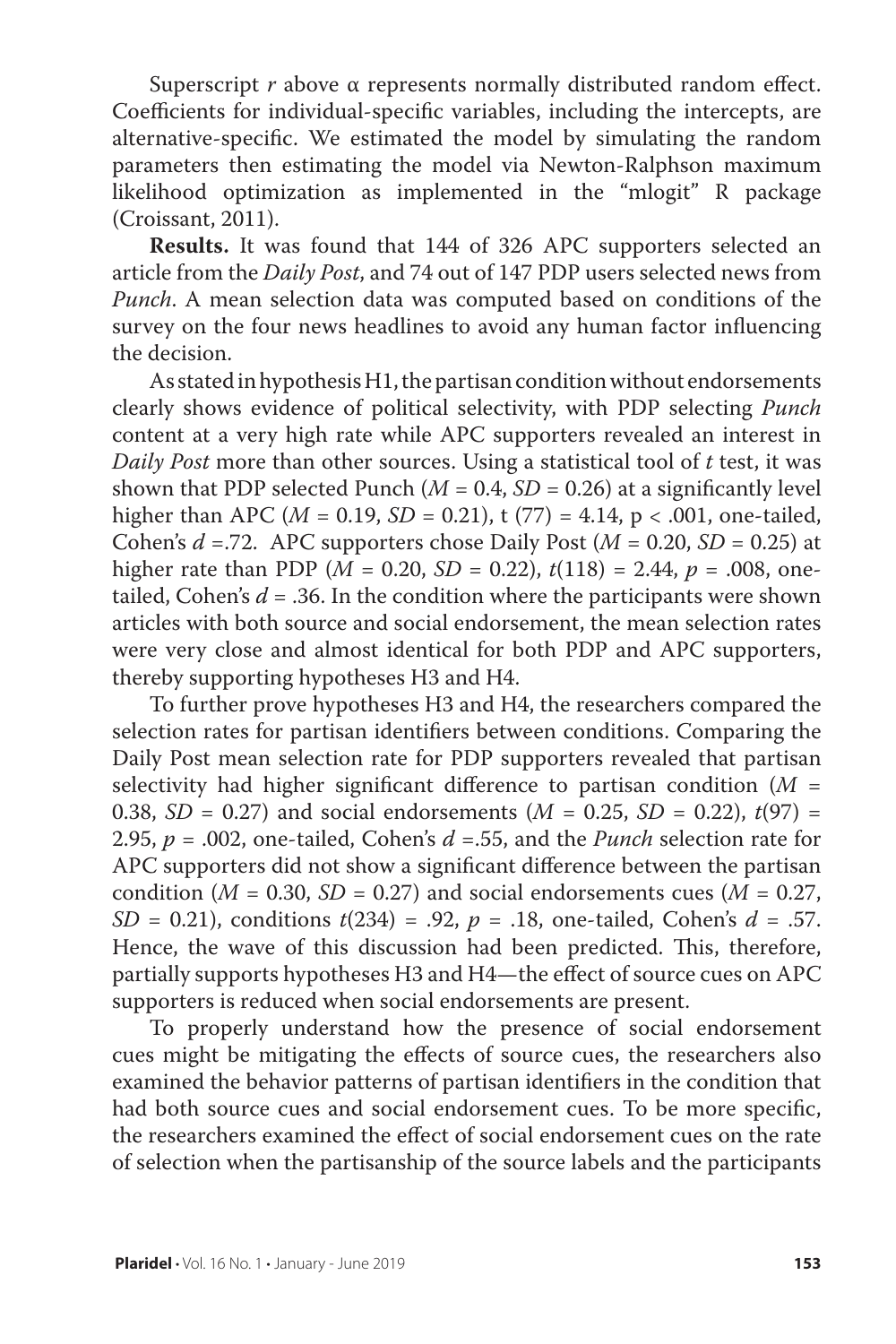corresponded (i.e., PDP supporters and *Punch*, APC supporters and the *Daily Post*) and also when they did not correspond (e.g., APC supporters and *Punch*, and PDP and the *Daily Post*). Based on how the respondents and the cues were distributed in Table 1, it is obvious that participants selected articles with low level of endorsements 75% of the time and 25% of the time selected an article with a high level of social endorsement, because only one out of the four selected articles had a high level of social endorsement. Findings from the retrieved data showed that partisan respondents were more than two times likely to select an article with high levels of social endorsement from a dissonant source compared to chance and were 18% less likely to select such an article with fewer endorsement or very low endorsement,  $x^2(1, N=187) = 15.10$ ,  $p < .001$ ,  $\phi = 0.15$ . The impact of high social endorsements also applied to sources that also corresponded with the respondents' political affiliation: partisan respondents selected stories from their corresponding sources at a rate of 76% higher than chance while selecting articles with weaker or low endorsements at a rate of about 1% lower than chance  $\chi$ 2(1, *N* = 187) = 1.71, *p* = .20, φ = .15. These findings further support hypotheses H2 and H3.

#### **Study 2: How Social Cues Influenced Partisans**

Having established the influence of social endorsement on political selectivity, it is therefore necessary to provide evidence on the impact of social cues influence or control on partisan cues. Looking at both social and partisan cues, we observed how both selection rate and chance rate provide a stronger influence only if they operate at equal levels of social endorsement. Those who participated in social endorsement stories were more affected as compared to chance at 17% because of strong endorsement, and weaker endorsement gave 5% lower than chance  $X^2(1, N = 111) = 3.90, p = 0.04, φ$ = .20. The significant difference in the condition of social cues and partisan cues was high. Those who participated in the survey with stronger levels of stories selection in terms of social endorsement were rated 24% higher than chance, and weaker level was rated at  $8\%$  lesser than chance  $X^2(1, N = 299)$ =23.15,  $p \le 0.001$ ,  $\phi = 0.11$ . These results further established a convincing support for hypotheses H2 and H3, as social media users embrace social endorsements when selecting an article even without partisan source cues.

Our study has provided enough evidence to support the hypotheses on social cue and political selectivity. It is now imperative to evaluate the model above. The Mixed Logit Regression helped us to ascertain story selection based on the relationship between users' political beliefs and news source labels as seen in Table 2. The *Daily Post* and PDP partisan give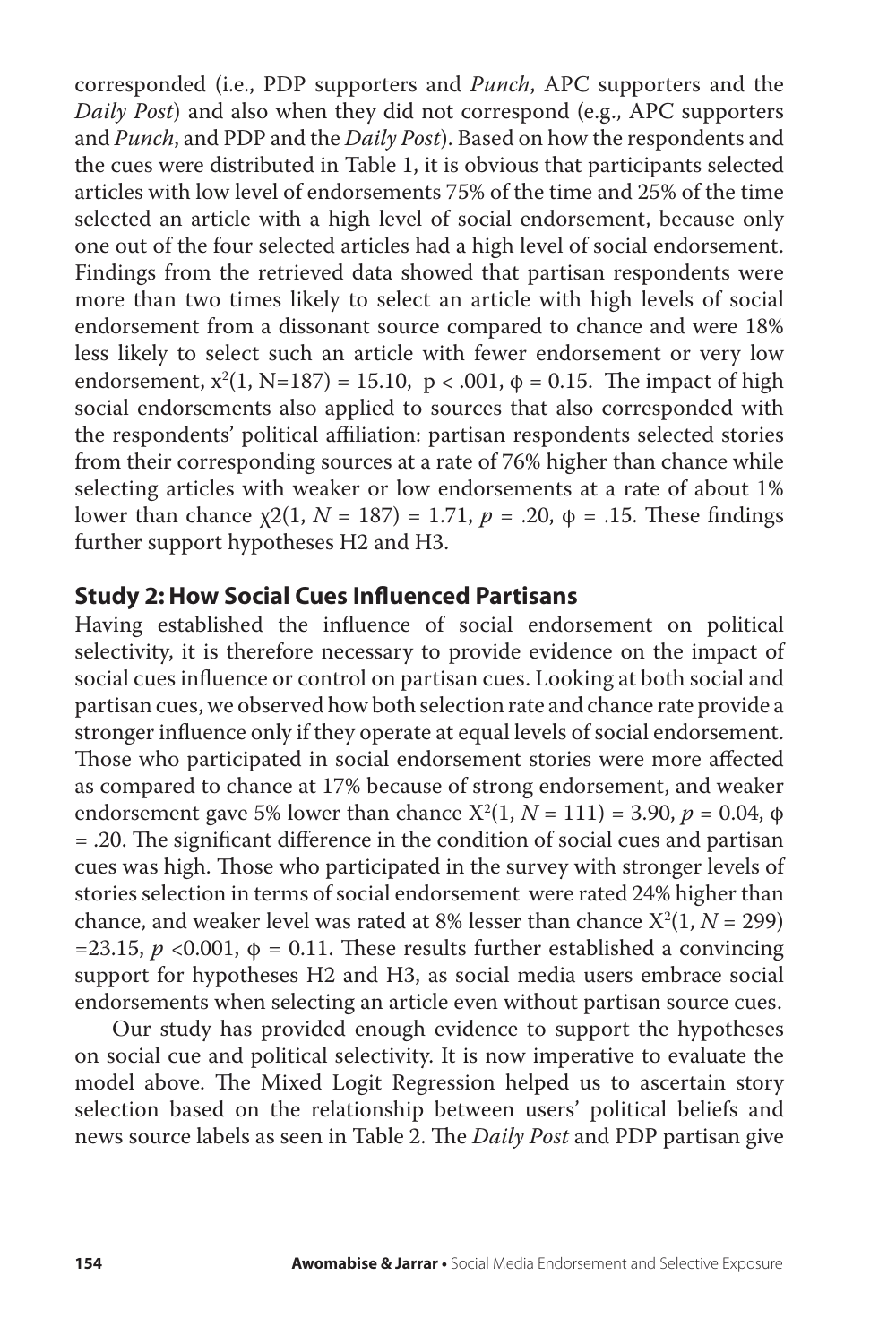more convincing evidence of partisan selectivity. The result obtained from partisan label condition provides evidence of partisan selectivity from the news source of *Daily Post* and PDP partisans. The trend of expression of all coefficients showed no significant difference in partisan condition. There was a significant difference in social endorsement condition coefficients in the partisan alignment sources. The effect of social endorsement cues on political selection showed no significant difference, which further supports hypotheses H3 and H4.

| <b>FIXED EFFECT</b>       | <b>PARTISAN</b>        | <b>ENDORSEMENT</b>     | <b>BOTH</b>            |
|---------------------------|------------------------|------------------------|------------------------|
| Social endorsement        |                        | 0.215<br>0.105         | 0.332<br>0.065         |
| $APC \times$ Punch        | $-0.239$<br>(0.188)    |                        | $-0.111$<br>(0.191)    |
| <b>APC</b> × Daily Post   | $-0.267$<br>(0.182)    |                        | $-0.280$<br>(0.188)    |
| $APC \times The Vanguard$ | 0.093<br>(0.185)       |                        | $-0.272$<br>(0.179)    |
| $PDP \times Punch$        | $0.560*$<br>(0.236)    |                        | 0.296<br>(0.235)       |
| <b>PDP</b> × Daily Post   | $-0.239$<br>(0.251)    |                        | 0.110<br>(0.235)       |
| $PDP \times The Vanguard$ | $-0.141$<br>(0.258)    |                        | 0.101<br>(0.225)       |
| Order                     | $-0.140***$<br>(0.026) | $-0.168***$<br>(0.041) | $-0.129***$<br>(0.025) |
| <b>Random effects</b>     | Partisan               | Endorsement            | <b>Both</b>            |
| adaily-post               | $-0.007$<br>(0.143)    | 0.092<br>(0.147)       | $-0.130$<br>(0.146)    |
| σdaily-post               | 0.346<br>(0.308)       | 0.004<br>(32.557)      | 0.148<br>(0.701)       |
| athevanguard              | $-0.007$<br>(0.140)    | 0.135<br>(0.218)       | 0.238<br>(0.242)       |
| othevangaurd              | $0.585**$<br>(0.200)   | 0.013<br>(8.278)       | $-0.014$<br>(6.438)    |
| σpunch                    | 0.143<br>(0.135)       | 0.160<br>(0.157)       | 0.045<br>(0.138)       |
| σpunch                    | 0.231<br>(0.453)       | 0.423<br>(0.416)       | 0.332<br>(0.298)       |
| Log-likelihood            | $-1632.232$            | $-604.657$             | $-1626.685$            |
| McFadden R2               | 0.019                  | 0.016                  | 0.016                  |
| LRT $\chi$ 2              | 61.532                 | 19.958                 | 53.532                 |

**Table 2.** Mixed Logit Model of Article Choice, by Condition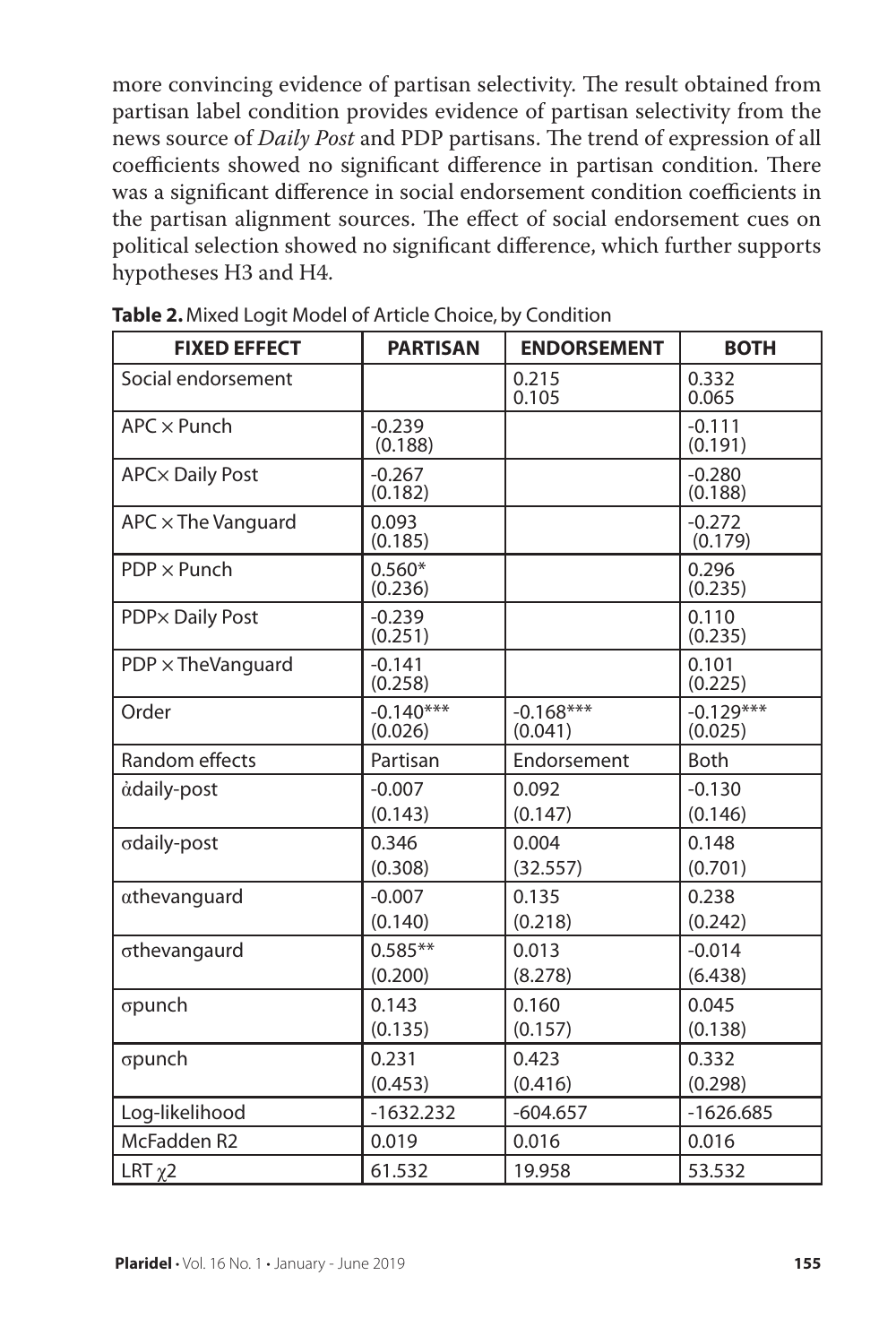| <b>FIXED EFFECT</b> | <b>PARTISAN</b> | <b>ENDORSEMENT</b> | <b>BOTH</b> |
|---------------------|-----------------|--------------------|-------------|
| LRT p               | 0.000           | 0.001              | 0.000       |
| <b>AIC</b>          | 3290.464        | 1225.314           | 3281.370    |
| <b>BIC</b>          | 3356.635        | 1258.081           | 3352.585    |
| N                   | 1,200           | 444                | 1,196       |
| Alternatives        |                 |                    | 4           |
| subjects            | 300             | 111                | 299         |

\*\*\**p*<.001; \*\**p*<.01; \**p*<.05

## **Conclusion**

This study has to a large extent effectively established the fact that social endorsements such as likes and recommendations have a significant impact on the way we consume and share news online. The study also shows that the effect of social endorsement is stronger among partisan respondents selecting articles from an ideological misaligned source (e.g., PDP selecting news from the *Daily Post*). It has been well proven that the presence of social endorsement significantly reduces partisan selectivity.

Because of the diversity of players in a typical social media network, this study suggests that social media should increase exposure for a variety of news and politically diverse stories. The evidence of this study, when combined with the well-known and empirically studied fact that social media helps drive traffic to news sites, suggests that social media might actually be a catalyst that drives users to read headlines and possibly even the news at the very least. This study, however, does not assume that the effects of social endorsements always lead to more diverse selection of news. This is only true when social media users make an effort to expose themselves to other news sources apart from those that reinforce their behaviors or beliefs. When one has a diverse social, political, work, and intergenerational family ties, there is a high tendency that one would be exposed to counter attitudinal information than if one maintained homogenous networks.

This study also highlights the need for social media companies such as Google and Facebook to reconsider their algorithm for suggesting what people should read, buy, or watch. Facebook or Google make suggestions based on what their "friends" or Internet connections like. The problem with this is that those who have only like-minded friends in their connections will never be exposed to counter-attitudinal messages and information. They might never get the chance to access news that might be contrary to their beliefs or ideologies since they only get information from sources they endorse and from friends who share similar ideologies.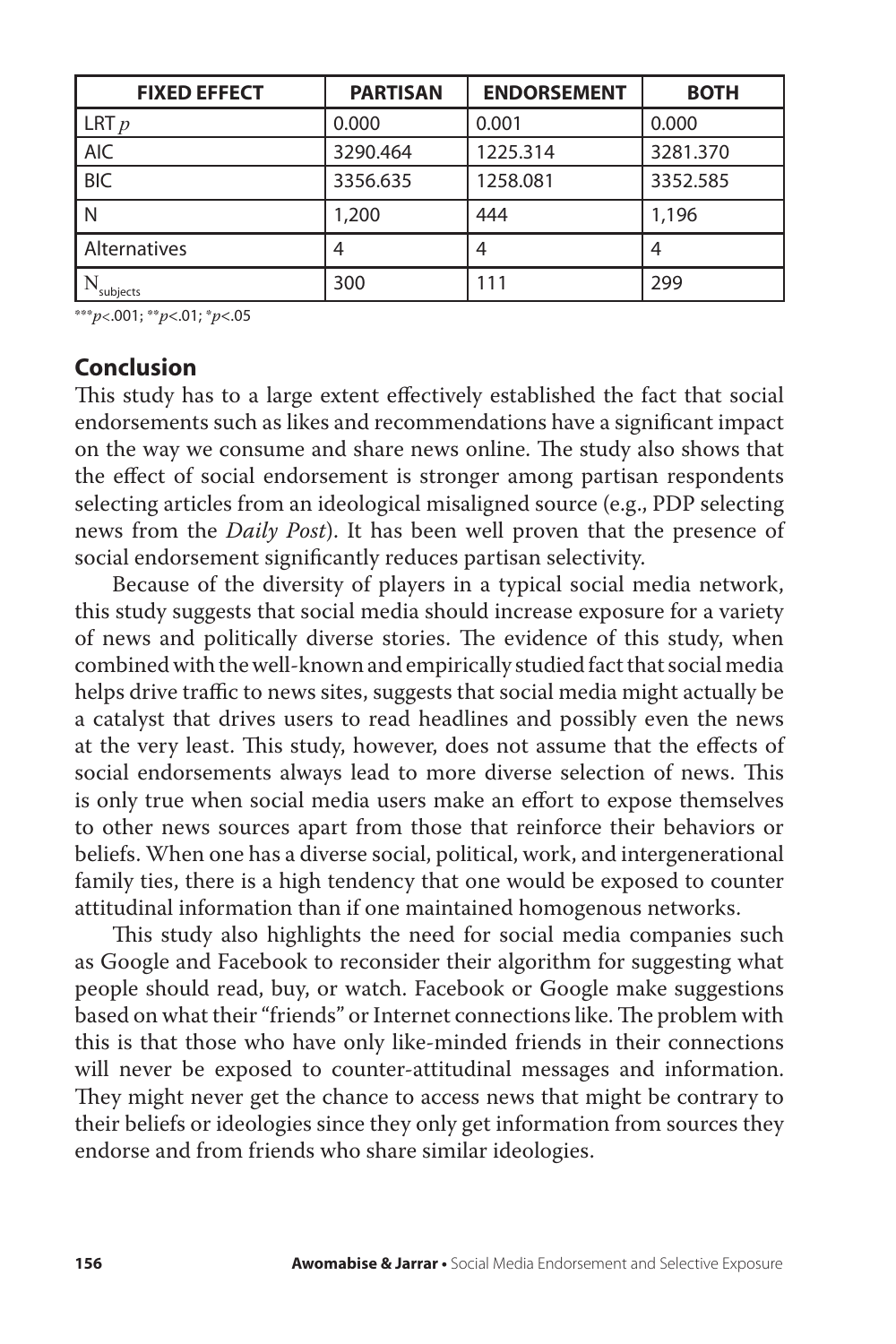By using respondents selected form registered party members of political parties in Nigeria, the study helps prove that de facto selectivity does exist, as people are more likely to select the news information that best aligns with their ideologies or preexisting beliefs—in this case their political agenda. This study also has implications for agenda setting. The public views the world through their Facebook newsfeeds and not just the front pages of newspapers. Thus, the power to set the agenda is no longer monopolized by traditional news rooms but has spread into social networks. People are increasingly looking to Facebook for news information or referrals to news sites, and this is truer for the 18-30 years old demographic. This begs the question "Can social media become so powerful that it can influence public discourse just by limiting the information online citizens have access to?"

This study did not consider individual-level social endorsements like direct messages and email messages and how this might affect news selectivity. We believe that it would be a worthwhile undertaking for future researchers to examine this area.

# **Recommendations for Further Research**

This research has focused on how social endorsements, including likes, comments, and shares, influence news selection. However, it is possible that this phenomenon is applicable to other situations such as how social endorsements and social cues might influence audience perception about a product or service advertising. We therefore suggest future studies to focus on social endorsements and how they might influence audience perception of the quality of a product or service on social media.

Also this particular study made use of selective exposure theory as advanced by Sears and Freedman (1967) and has further substantiated the model by proving that audience members do in fact intentionally seek out news sources and information that substantiate their preexisting beliefs and perceptions. However, we recommend that other theories such as the socioemotional selectivity theory by Laura Carstensen (2006) be considered as a backdrop for future research. It will be interesting to see how this theory could be adapted to this kind of study as it posits that people become more selective when making choices as they advance in age. Moreover, they invest more resources in emotionally meaningful activities and goals, and this might influence how they view the news or even select the products or services they buy or support.

This study was not without its limitations, one of which was the fact that we focused on Facebook when in fact Nigerians are also very active on Twitter and other social networking sites. So further research that combines Twitter, Facebook, and Instagram might be beneficial in helping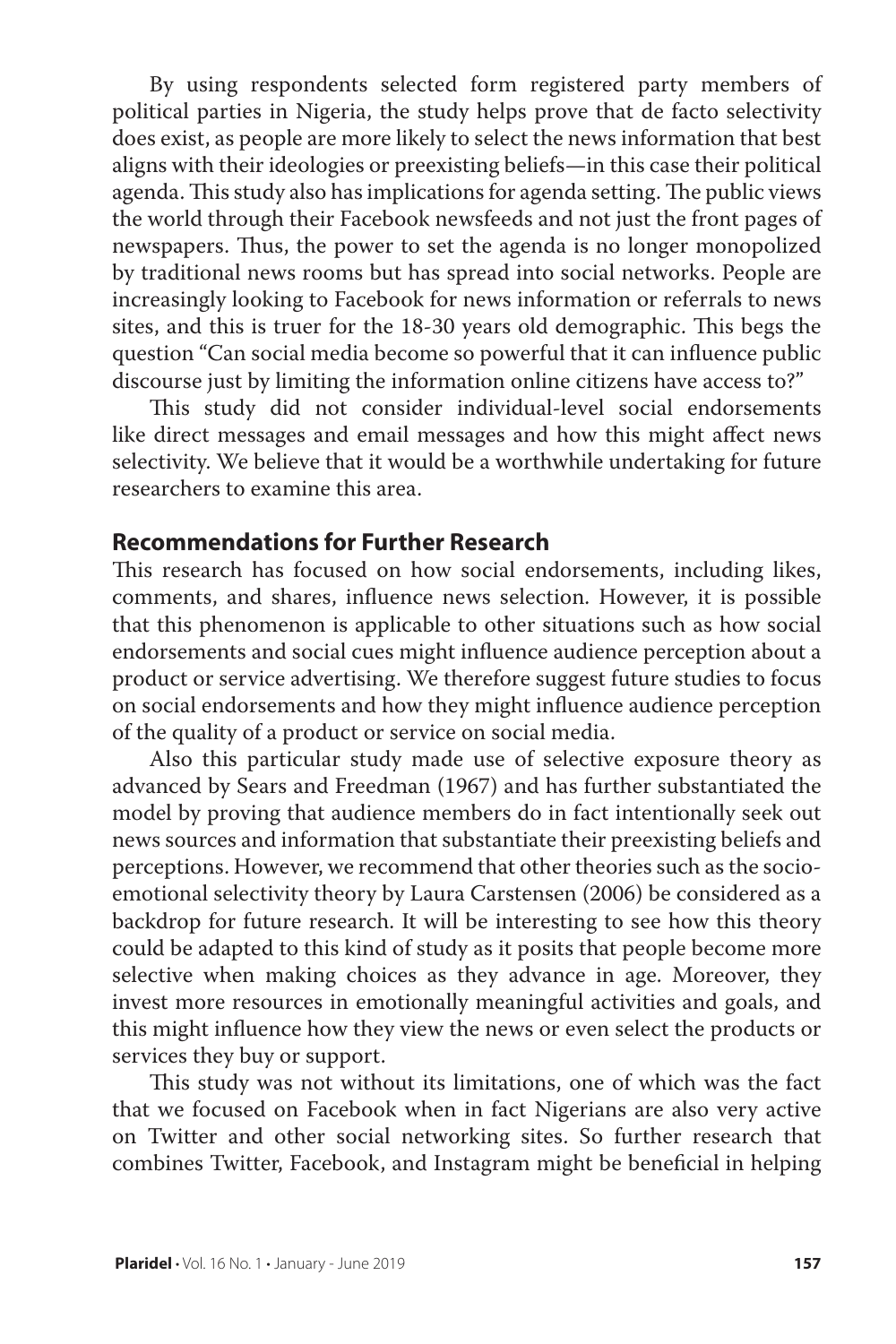the academic community further understand how social endorsement on social media influences news selectivity.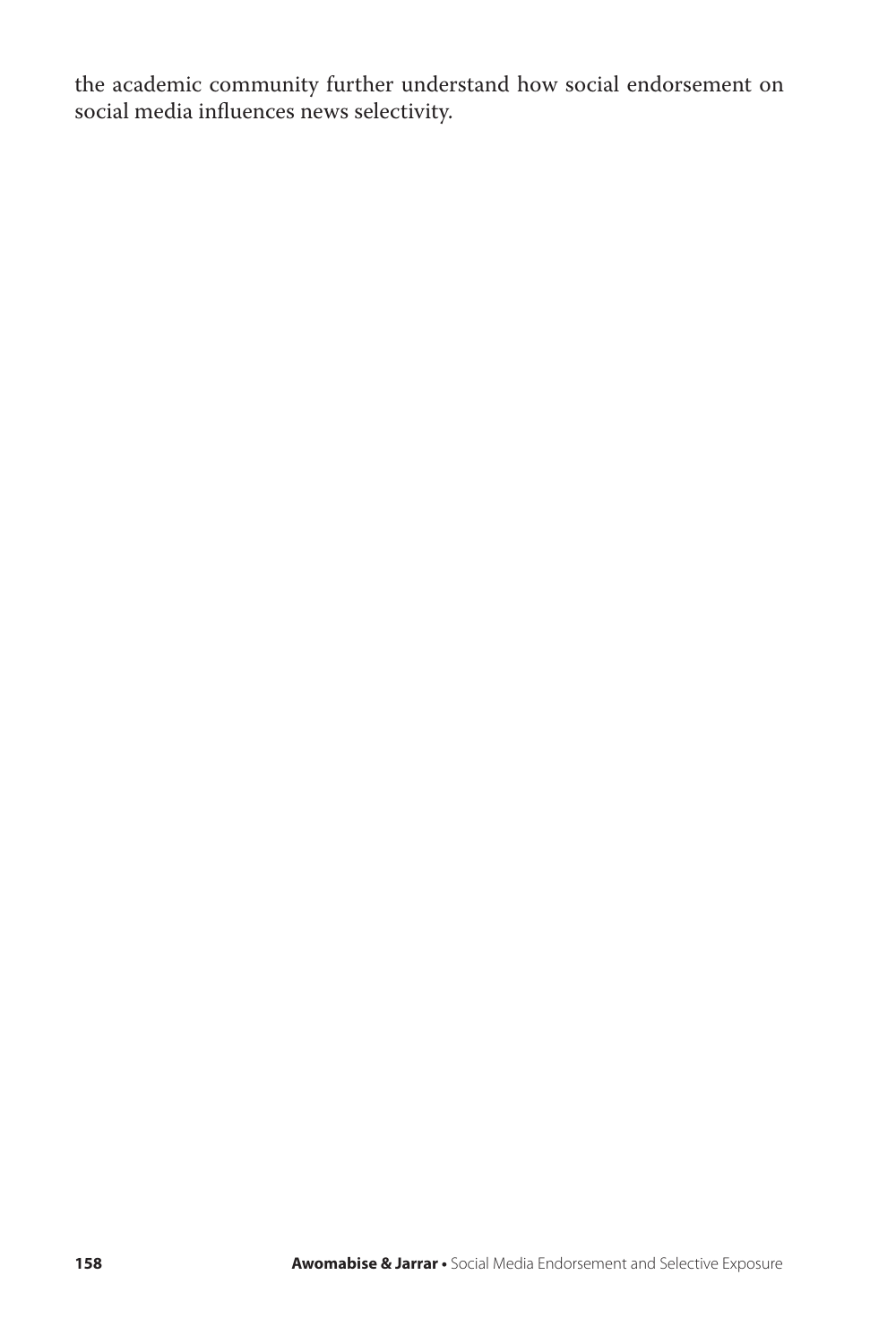## **References**

- Abati, R. (2000). The press, politics and society in Nigeria. In T. Oseni & L. Idowu (Eds.), *Hosting the 140th anniversary of the Nigerian press.* Lagos: Tosen Consult.
- Akinfeleye, A. (2011). *Essentials of journalism: An introductory text.* Lagos: Malthouse Press Limited.
- Bennett, W. L., & Iyengar, S. (2008). A new era of minimal effects? The changing foundations of political communication. *Journal of Communication*, *58*(4), 707-731. doi:10.1111/j.1460-2466.2008.00410
- Bennett, W. L., & Manheim, J. B. (2006). The one-step flow of communication. The *Annals of the American Academy of Political and Social Science, 608*(1)*,* 213–232.
- Bruns, A. (2016). User-generated content. In Jensen, K.J. & Robert, T. (Eds.), *The international encyclopedia of communication theory and philosophy.* John Wiley & Sons, Inc.
- Carstensen, L. L. (2006). The influence of a sense of time on human development. *Science, 312* (5782), 1913-1915. doi: 10.1126/science.1127488
- Coe, K., Tewksbury, D., Bond, B. J., Drogos, K. L., Porter, R. W., Yahn, A., & Zhang, Y. (2008). Hostile news: Partisan use and perceptions of cable news programming. *Journal of Communication*, *58*(2), 201- 219. doi:10.1111/j.1460-2466.2008.00381.x
- Croissant, Y. (2011). *Estimation of multinomial logit models in R: The mlogit package*. Retrieved from http:// cran.r project.org/web/packages/mlogit/vignettes/mlogit.pdf
- Goel, S., Mason, W., & Watts, D. J. (2010). Real and perceived attitude agreement in social networks. *Journal of Personality and Social Psychology*, *99*(4), 611-321. doi:10.1037/a0020697
- Hampton, K.N., Sessions, L.F., Her, E.J., & Raine, L. (2009, November 4). *Social isolation and new technology*. Retrieved from www.pewinternet.org/2009/11/04/social-isolation-and-new-technology/
- Iyengar, S., & Hahn, K. S. (2009). Red media, blue media: Evidence of ideological selectivity in media use. *Journal of Communication*, *59*(1), 19-39. doi:10.1111/j.1460-2466.2008.01402.x
- Kperogi, F. A. (2011). *Webs of resistance: The citizen online journalism of the Nigerian digital diaspora* (Doctoral dissertation). Retrieved from the Department of Communication, Georgia State University, Atlanta, Communication Dissertations (Paper 27).
- Kyu, S. H., Seungjin, R., & Sungjin, P. (2015). Fragmentation in the Twitter following of news outlets: The representation of South Korean users' ideological and generational cleavage. *Journalism & Mass Communication Quarterly, 92*(1), 56–76. doi:10.1177/1077699014559499
- Lazarsfeld, P. F., Berelson, & Gaudet, H. (1948). *The people's choice: How the voter makes up his mind in a presidential election.* New York: Columbia University Press.
- Messing, S., & Westwood, S. J. (2014). Selective exposure in the age of social media: Endorsements Trump partisan source affiliation when selecting news online. *Communication Research, 41*(8), 1042-1063. doi:10.1177/0093650212466406
- Mordi, F. & Ugwu, S. (2017). The influence of newspaper ownership on the objectivity of the coverage of Nigeria's 2015 presidential election. *European Scientific Journal, 13*(32), 286-302. doi:10.19044/ esj.2017.v13n32p286
- Morris, J. S. (2007). Slanted objectivity? Perceived media bias, cable news exposure, and political attitudes. *Social Science Quarterly, 88,* 707-728. doi:10.1111/j.1540-6237.2007.00479.x
- Morrison, K. (2015). Facebook, not Google, is now the top referral source for digital publishers. Retrieved from www.adweek.com/digital/facebook-is-now-the-top-referral-source-for-digital-publishers.